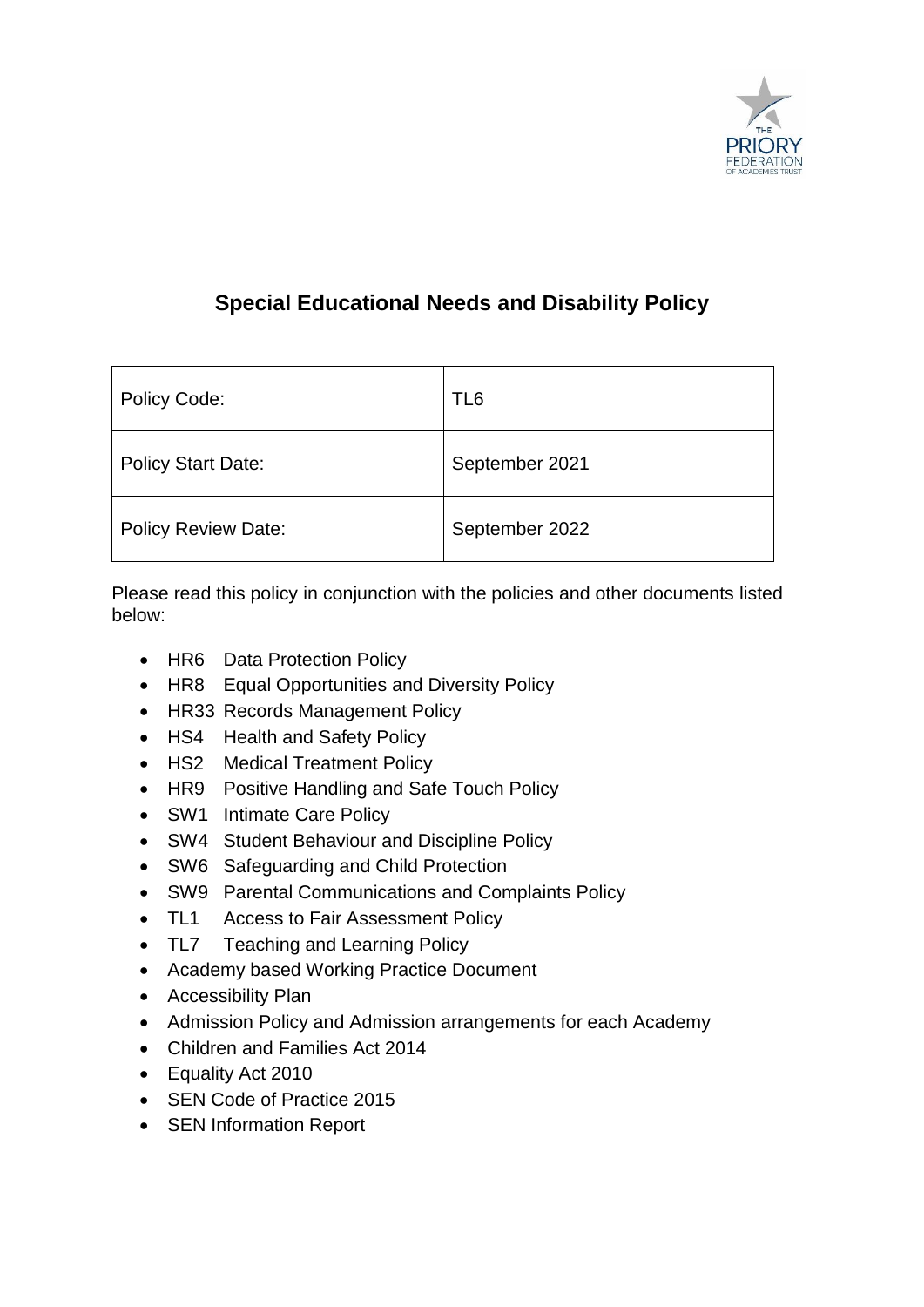**Policy Document**

 $\overline{a}$ 

**Special Educational <b>Ref.** TL6 Needs and Disability Policy Page **1** of **11**



#### **1 Policy Statement**

- 1.1 This policy outlines the Trust's Special Educational Needs and Disability (SEND) provision and should be read alongside each Academy's individual working practices document.
- 1.2 References to the Trust or Academy within this policy specifically include all primary, secondary and special academies within the Trust, as well as the Early Years setting at the Priory Witham Academy, Priory Training and Lincolnshire SCITT.
- 1.3 This policy does not form part of any member of staff's contract of employment and it may be amended at any time.
- 1.4 The Trust is committed to leading a mentally healthy organisation, which includes a commitment to and promotion of emotional wellbeing and mental health. Therefore, all Trust policies and procedures ensure this commitment is incorporated in order to support all staff and students. Members of staff are encouraged to speak to their line managers, and students are encouraged to speak to any member of staff, if they feel any part of this policy would affect their emotional wellbeing and mental health. Any such comments should be passed to the Trust's HR department (via [FederationHR@prioryacademies.co.uk\)](mailto:FederationHR@prioryacademies.co.uk) for appropriate consideration at the next available point in the policy review cycle.

# **2 Roles, Responsibilities and Implementation**

- 2.1 The Education & Standards Committee has overall responsibility for the effective operation of this policy and for ensuring compliance with the relevant statutory framework. This committee delegates day-to-day responsibility for operating the policy and ensuring its maintenance and review to the Director of Student Welfare.
- 2.2 Leaders and Managers have a specific responsibility to ensure the fair application of this policy and all members of staff are responsible for supporting colleagues and ensuring its success.

#### **3 Aims**

3.1 The Trust supports and values the abilities of all our students. It is our duty to provide equal opportunities for every student in our care and a safe and fully equipped learning environment which caters to the needs of every student as an individual. We are committed to inclusion in all aspects of academy life.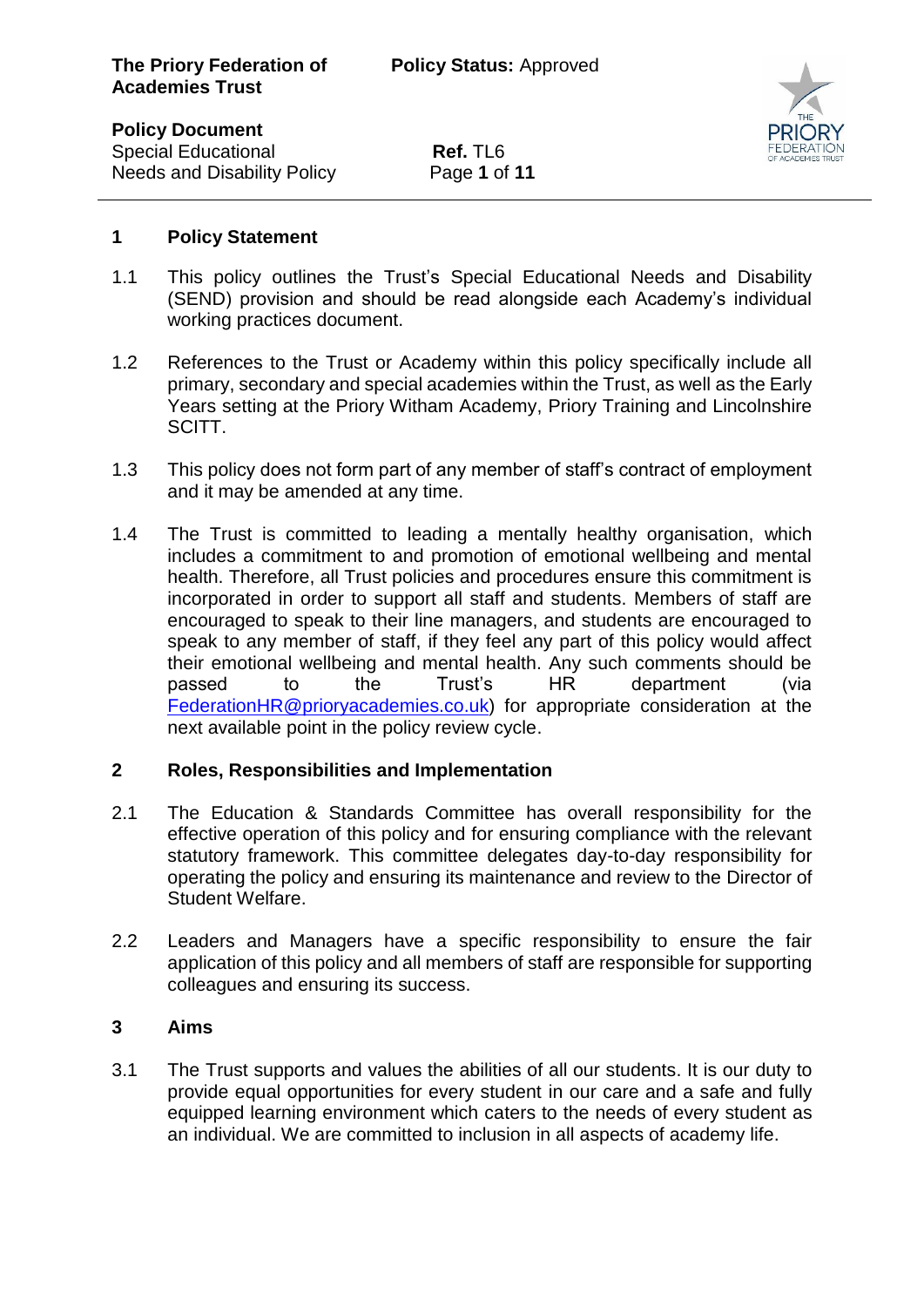

**Special Educational <b>Ref.** TL6 Needs and Disability Policy Page **2** of **11**



- 3.2 To ensure all students with SEND have their needs identified in order to support academic progression and continued good physical and mental health and wellbeing.
- 3.3 To ensure that all students with SEND are able to fully access the curriculum by providing extra support or additional resources where appropriate and by removing their barriers to learning.
- 3.4 To ensure all students make a successful transition into adulthood, whether into employment, further or higher education or training.

# **4 Objectives**

The Trust's objectives are to:

- **Identify the needs of students with SEND as early as possible.** This is most effectively done by gathering information from parents/carers, pupils, education, including feeder schools, and health and social care services as appropriate. Regular tracking of pupil data will also highlight areas of concern that might lead to a criteria led identification of SEND.
- **Make appropriate provision to overcome all barriers to learning.** Provision will be carefully monitored and regularly reviewed in order to ensure that individual targets are met and any gap is closed. Pupils are given the opportunity to develop, learn, participate and achieve the best possible outcomes irrespective of whether it is through reasonable adjustments for a disabled pupil or special educational provision for a pupil with SEND.
- **Create a learning environment where students feel confident to voice their opinions in relation to their individual needs.** This necessitates regular dialogue between pupils, their teachers and SENCO. Pupil voice and active participation will be encouraged at every opportunity.
- **Work with parents/carers** in effective partnership to gain a better understanding of their child, and fully involve them in all stages of their child's education. This includes supporting them in terms of understanding SEND procedures and practices, providing regular reports on their child's progress and sharing information regarding the provision within each Academy and the effectiveness of the SEND Policy.
- **Work with specialist services** when the pupils' needs cannot be met by the Academy alone. Each Academy has strong working relationships with external specialist services. This provision will be carefully monitored and regularly reviewed in order to ensure that individual needs are being met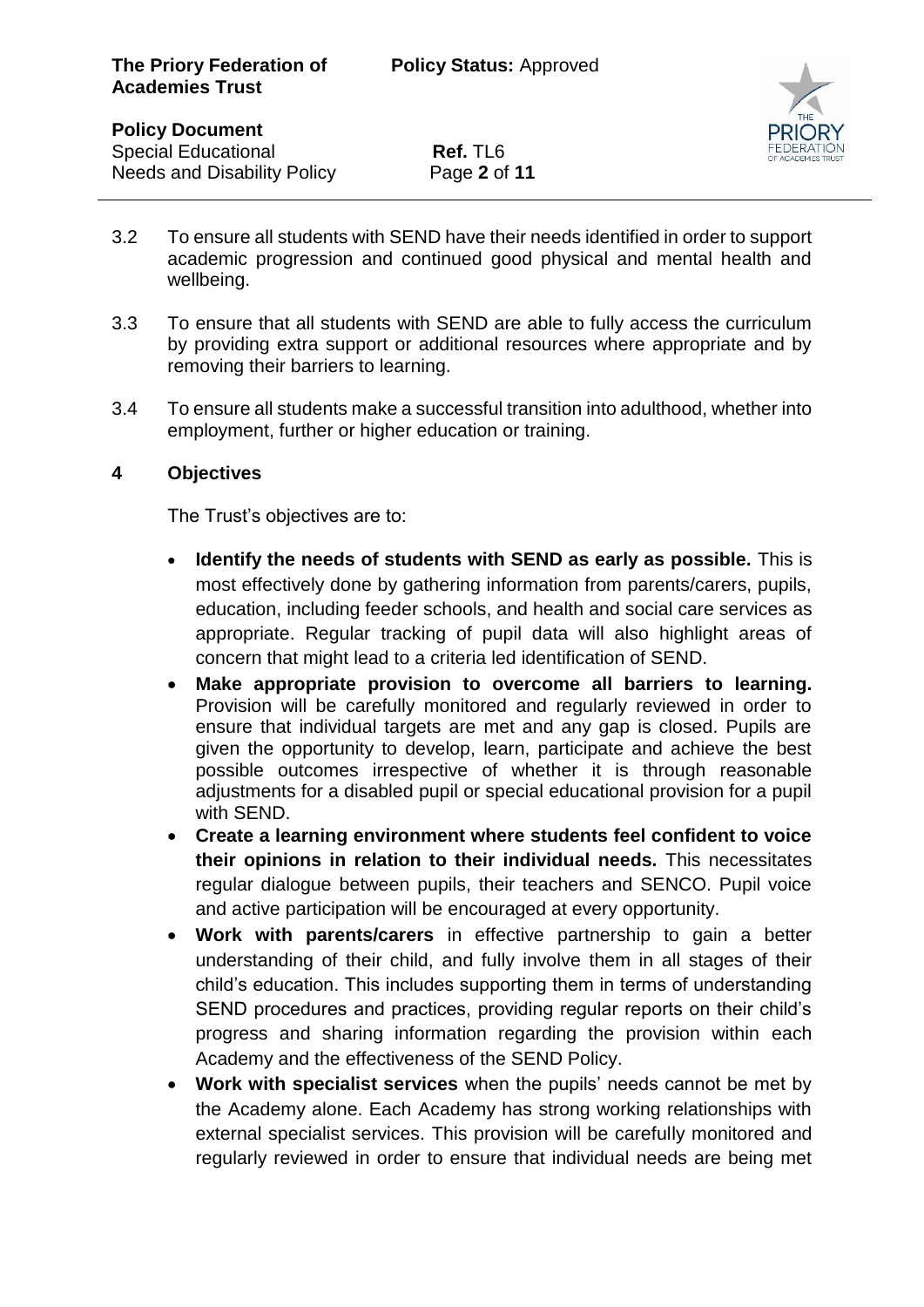

#### **Policy Document**

 $\overline{a}$ 

**Special Educational <b>Ref.** TL6 Needs and Disability Policy Page **3** of **11**

and all pupils' needs are catered for. The following services will be involved as appropriate:

- o Education Psychology Service
- o Specialist Teaching Team (STT)
- o Speech and Language Service
- o Working Together Team
- o Specialist Outreach Services
- o Child and Adolescent Mental Health Services (CAMHS)
- o Health Services
- o Childrens Services

Further services are listed in the SEN Information Report outlined on each Academy's website.

# **5 Responsibility for the coordination of SEND provision**

- 5.1 In line with the SEND Code of Practice, each Academy has a SENCO responsible for the coordination of the academy's support for students with SEND. Specific details are outlined on each Academy website within the SEN Information Report. The SENCO will report back annually to the Trust.
- 5.2 Within the Trust the SEN Governance is under the responsibility of Mr F Knowles, and typically is dealt with by the Trust's Education and Standards Committee.

#### **6 Arrangements for coordinating SEN provision**

- 6.1 The SENCO within each Academy will hold details of all students identified as having SEND.
- 6.2 All staff have access via Sharepoint to:
	- The Trust's SEND Policy.
	- A Copy of each Academy's SEND Register, these are updated on a termly basis.
	- Academy Working Practices Document show process and pathways for SEND pupils within each setting.
	- Information on individual pupils' special educational needs, including provision mapping and Individual Profiles.
	- Practical advice, teaching strategies, and information about types of SEND including IDP materials etc.
	- Updated information on current legislation (policy into practice) and SEND provision.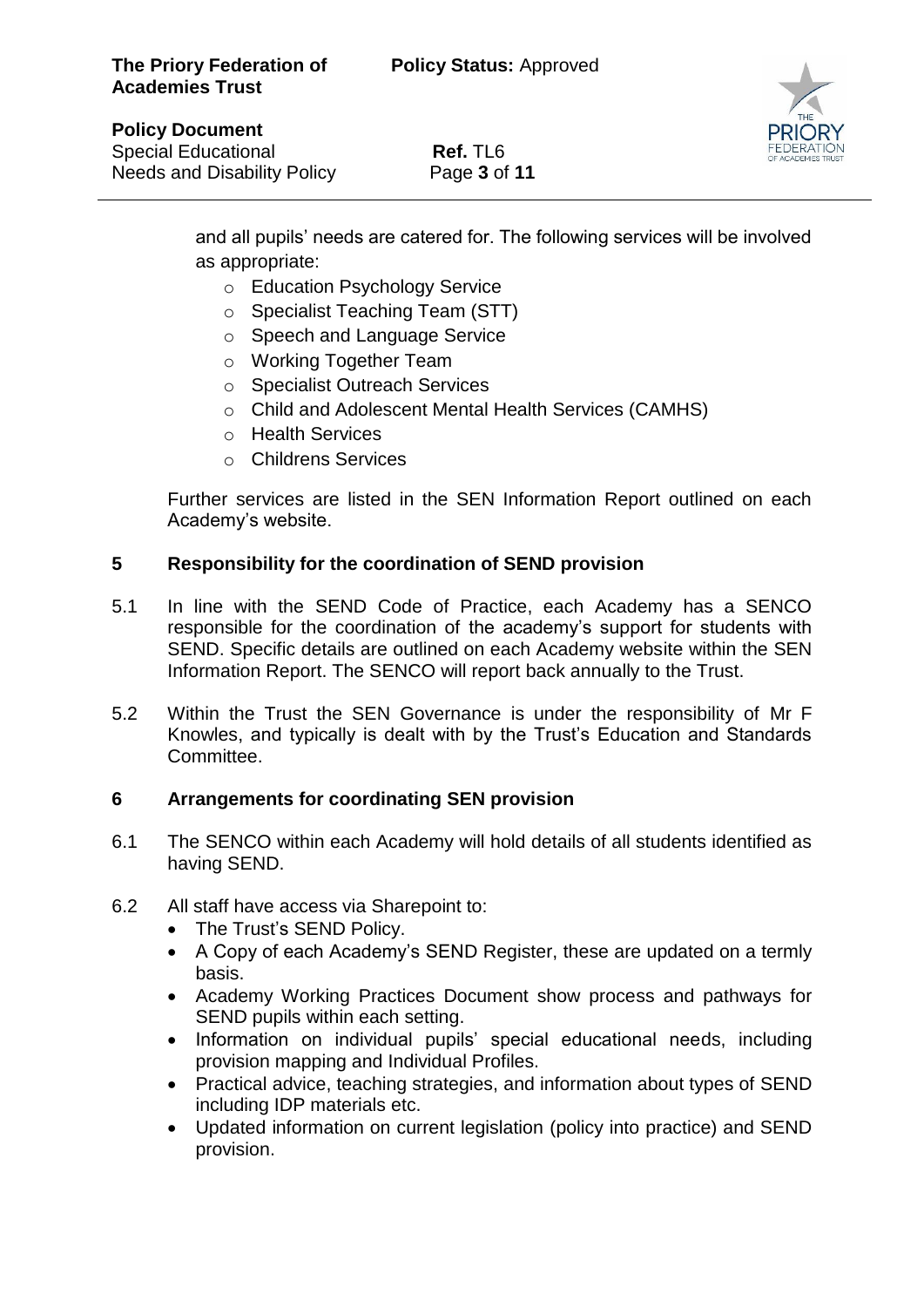**Special Educational <b>Ref.** TL6 Needs and Disability Policy Page **4** of **11**



6.3 This information is made accessible to all staff, parents/carers and students in the Academy SEN Information Report and in the Family Directory. In this way, every staff member, parent and pupil will have complete and up-to-date information regarding SEND provision which will enable us to work towards the best possible outcome for the individual needs of all pupils.

# **7 Admission arrangements**

- 7.1 The Trust believes that their admissions criteria should not discriminate against any student with SEND. It has due regard for the statutory requirements advocated in the SEND Code of Practice and is in accordance with the national legislation, including the Equality Act 2010.
- 7.2 The Trust recognises The School Admissions Code of Practice requires children and young people with SEND to be treated fairly. Admissions authorities:
	- **must** consider applications from parents of children who have SEND but do not have a Statement/EHC plan on the basis of the school's published admissions criteria as part of normal admissions procedures
	- **must not** refuse to admit a child who has SEND but does not have an Statement/EHC plan because they do not feel able to cater for those needs
	- **must not** refuse to admit a child on the grounds that they do not have an Statement/EHC plan
- 7.3 The Trust also acknowledges The Equality Act 2010 which prohibits schools from discriminating against disabled children and young people in respect of admissions for a reason related to their disability.
- 7.4 Transitional meetings are held, for example, from early years to primary education, primary to secondary, secondary to further education and in preparing for adult life. All relevant paperwork is passed to the SENCO by the previous feeder school and/or the Local Authority. Students transferring to each Academy have opportunities to visit and experience sample induction days and a variety of classes before they transfer in September. A transition meeting is held in order to discuss the necessary arrangements to be made as well as any other important information relating to that pupil's needs. Where necessary the SENCO will arrange further meetings with relevant staff to discuss specific pupil needs at each stage of transition. If relevant information is not available through the normal channels, Academy SENCOs will do all they can to obtain it by other means.

# **8 Facilities for students with SEND**

8.1 There is a range of specialist provision available across the Trust including: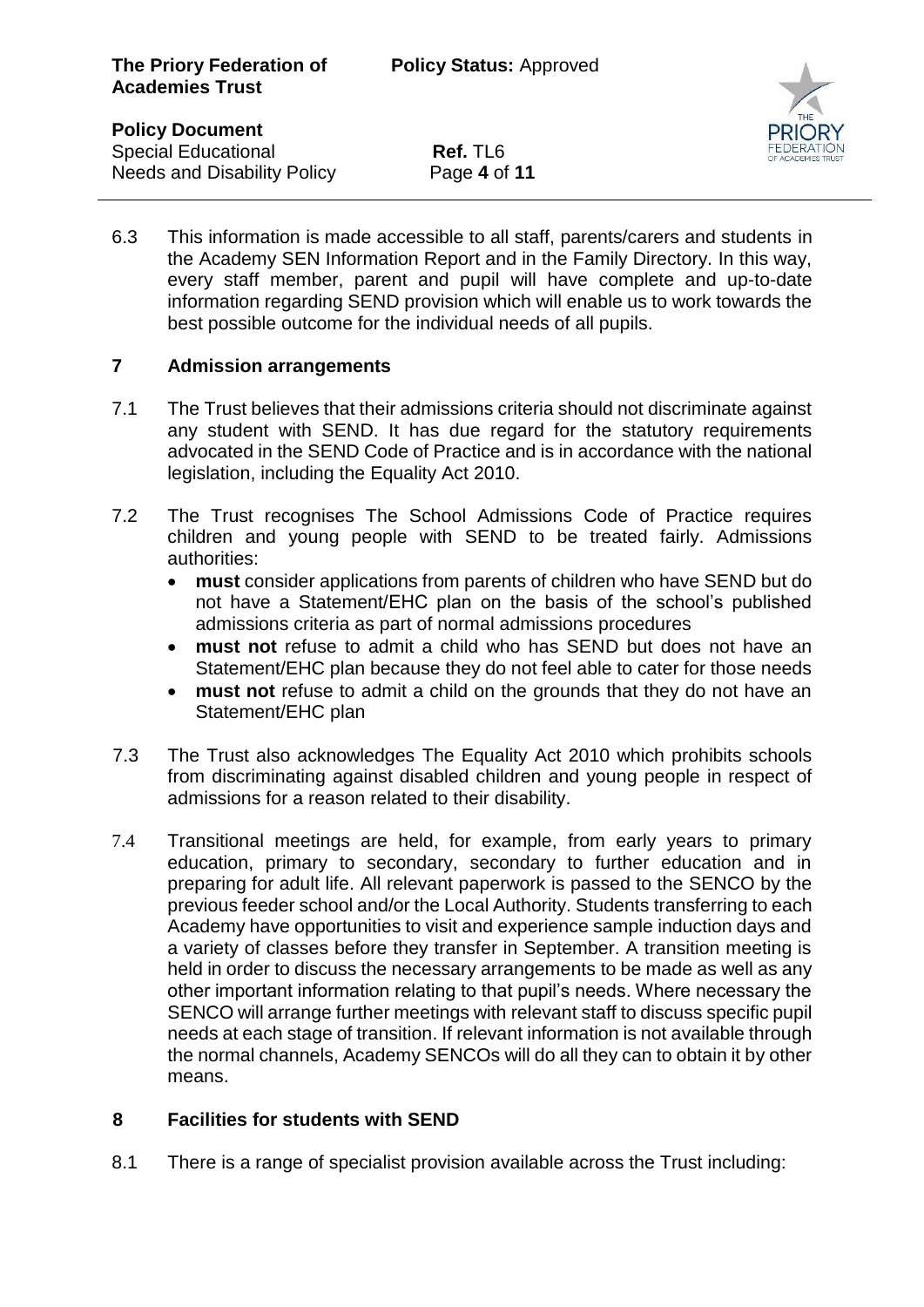

**Special Educational <b>Ref.** TL6 Needs and Disability Policy Page **5** of **11**

- Sensory rooms
- Swimming pool and fitness suite used for physiotherapy provision
- Designated areas for individual and small group work
- ICT facilities with relevant hardware and software linked to the intervention provision
- 8.2 Each Academy has a designated team of staff to oversee pastoral requirements for all pupils including those with SEND.
- 8.3 Each Academy recognises the importance of ensuring each environment is accessible to all pupils including those with SEND. The information listed below may be considered when making reasonable adjustments:
	- Physical environments (lifts, lighting, wheelchair access, dedicated disabled parking places etc.)
	- Assistive technology e.g. use of specialist IT equipment
	- Increased access to the curriculum and assistance during examinations
	- Transport requirements

#### **9 Allocation of resources for students with SEND**

9.1 The SENCO will identify areas of pupil need and make appropriate provision in terms of staffing and resources**.** The resources within each setting are clearly outlined on each Academy's Provision Map. These are reviewed through progress meetings, quality assurance module checks, through external agency support, through meetings with parents/carers and the pupil. The Provision Maps are monitored and reviewed to ensure that any intervention is effective and ensures value for money.

#### **10 Identifying Special Educational Needs**

- 10.1 A pupil has SEND where their learning difficulty or disability calls for special educational provision matched specifically to the pupil's identified SEN. Pupils' SEN are generally thought of in the following broad areas of need and support:
	- **Communication and Interaction**
	- **Cognition and Learning**
	- **Social, Emotional and Mental Health**
	- **Sensory and/or Physical Needs**
- 10.2 The identification of pupils SEN is built into the overall approach to monitoring their progress and development. The purpose of identification is to work out what action needs to be taken to provide the necessary support and not to fit a pupil into a category. Each Academy considers the needs of the whole child.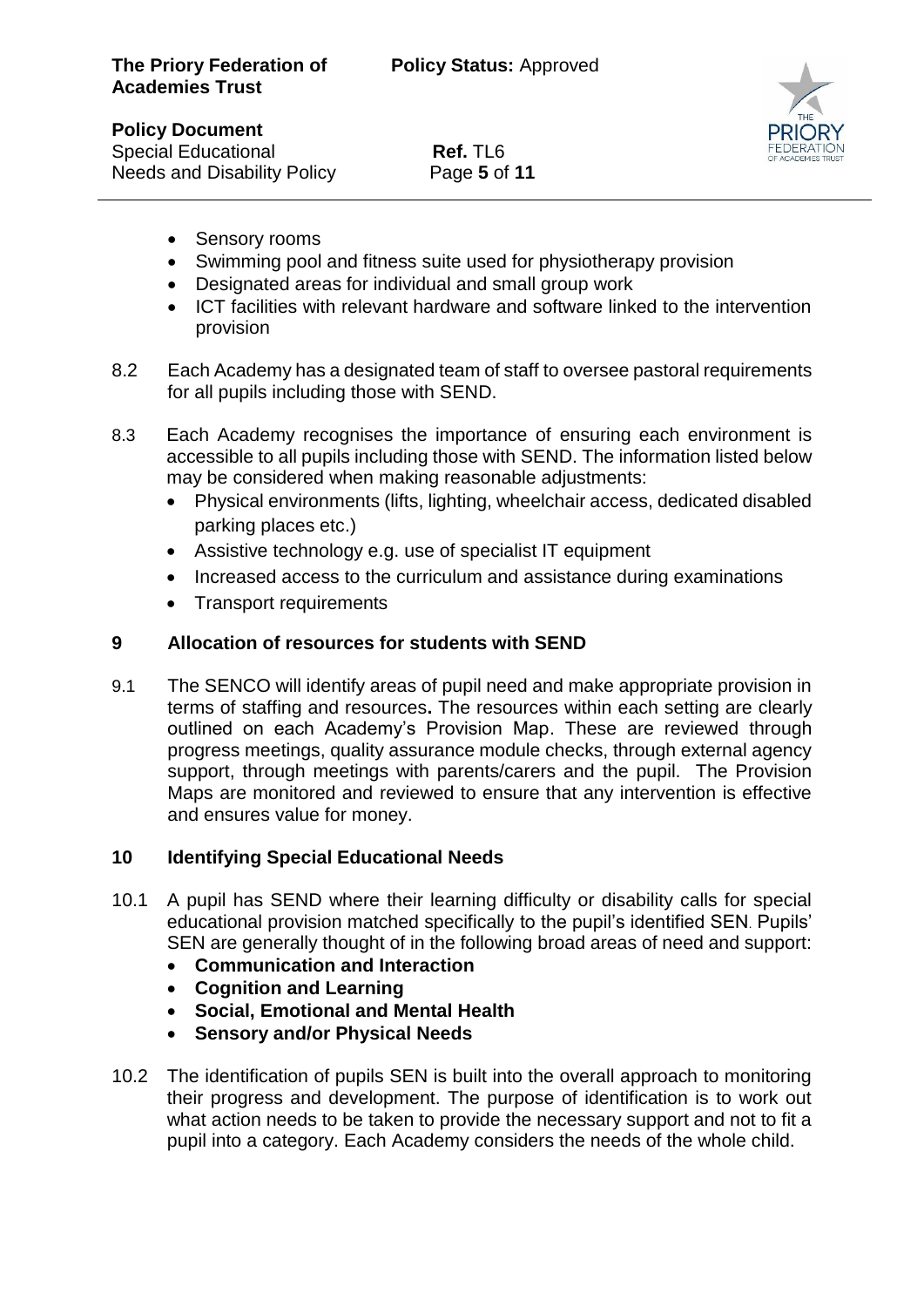**Special Educational <b>Ref.** TL6 Needs and Disability Policy Page **6** of **11**



10.3 Other circumstances may also impact on progress and attainment including such issues as health, welfare and attendance. A diagnosis of a need does not necessarily mean that a pupil has SEN and will require SEN provision. Pupils with behavioural needs, English as an Additional Language, slow progress or have low attainment may not necessarily have SEN. However, additional information and appropriate assessments may be carried out and strategies implemented accordingly.

# **11 High quality teaching**

- 11.1 Special educational provision is underpinned by high quality teaching. Pupils who do not make the expected progress and fall outside the expected levels of attainment will be carefully monitored. The pupil's teacher will take appropriate steps to provide differentiated and personalised learning opportunities that will aid the pupil's individual academic progress.
- 11.2 Once a pupil has been identified as *possibly* having SEN they will be closely monitored by staff in order to gauge their level of learning and possible difficulties. This will be monitored closely and may include; progress meetings, learning walks, work sampling, moderation of assessment and discussion with colleagues. The SENCO will be consulted as needed for support and advice and may wish to observe the pupil in class.
- 11.3 Parents/carers will be informed fully at every stage of their child's development and the circumstances under which they are being monitored. They are actively encouraged to be full partners and share information and knowledge within each Academy. Pupils recently removed from the SEND Register will be closely monitored so that the expected levels continue to be attained.
- 11.4 Where a pupil is identified as having SEND, the single category of SEN support will be used. Each Academy will use their 'best endeavours' to ensure special educational provision is made for those you need it. A graduated approach involving a four-part cycle of Assess, Plan, Do and Review will be implemented. Information incorporating useful strategies and reasonable adjustments will be recorded on the Individual Profile and parents are informed and consulted at every stage.
- 11.5 Each Academy will make every effort to ensure that advice from the external specialist services is put into practice as swiftly as possible and will keep in regular contact with specialist services and parents/carers regarding progress and targets met. External input can involve support and intervention, for example through specialist teaching or therapy. Each Academy will coordinate this and, with the external professional, monitor, review and evaluate the effectiveness of interventions.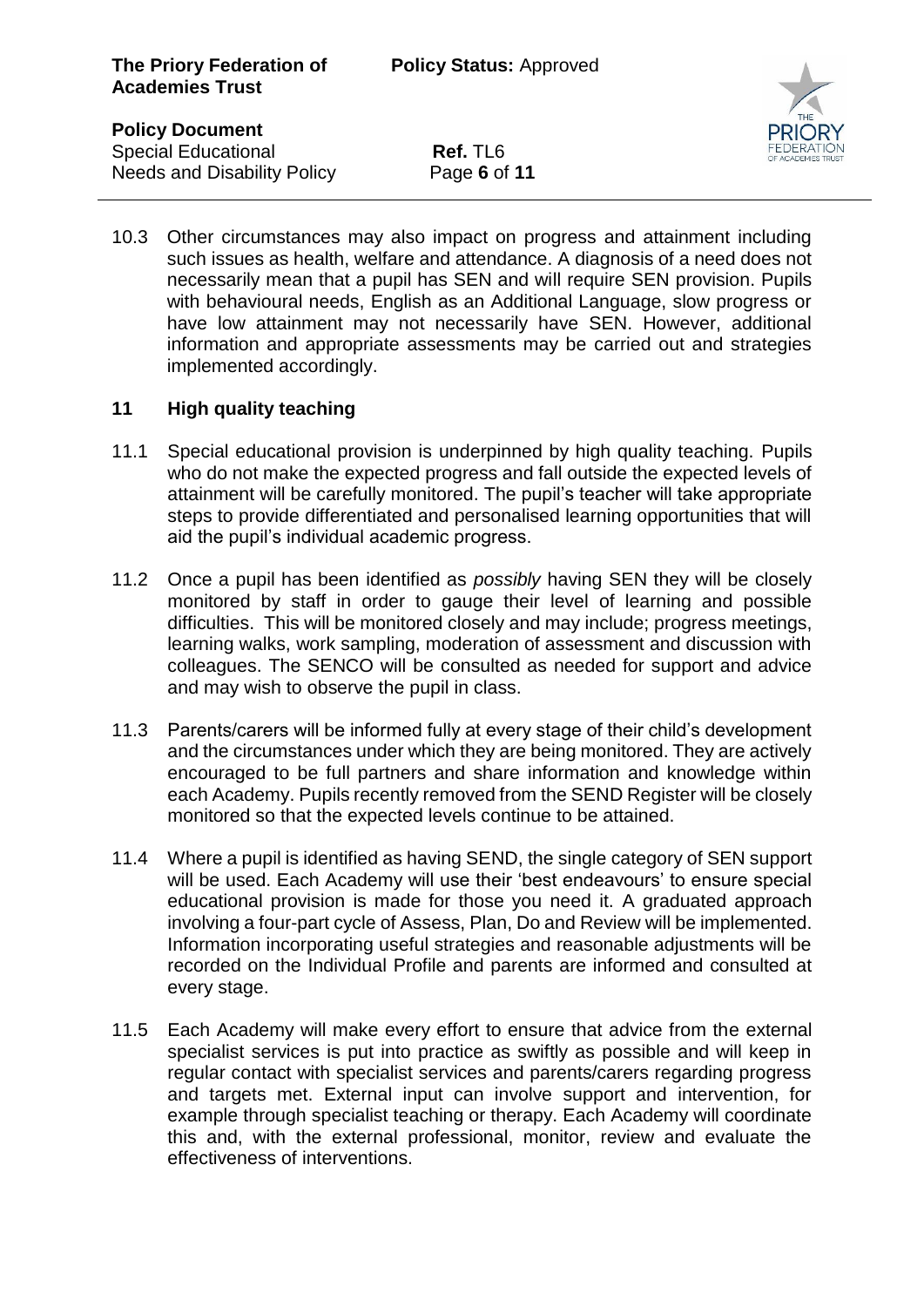**Special Educational <b>Ref.** TL6 Needs and Disability Policy Page **7** of **11**  $\overline{a}$ 



# **12 Referral for Education, Health and Care (EHC) Needs Assessment**

12.1 The majority of pupils with SEND will have their needs met within mainstream provision. However, some pupils require an EHC Needs Assessment. Parents/carers, medical practitioners and educational establishments work together to make such requests. At this point the Local Authority needs to consider that each Academy has taken every step possible to support the pupil and determine that it is likely that the pupil will need additional resourcing. The SENCO is responsible for any referral agreed at a review meeting.

# **13 Education, Health and Care Plan (EHC)**

- 13.1 In some cases a pupil may require an EHC needs assessment in order for the Local Authority to decide whether it is necessary for them to make provision in accordance with an EHC plan. Parents/carers have the right to appeal against the decision. The purpose of an EHC plan is to make special educational provision to meet the special educational needs of the child or young person, to secure the best possible outcomes for them across education, health and social care and, as they get older, prepare them for adulthood.
- 13.2 Once an EHC plan is issued, it must be noted that this is a legal document and the Academy will be required to deliver and review annually the outcomes. The annual review enables provision for the pupil to be evaluated and, where appropriate, for changes to be put in place, for example, reducing or increasing levels of support.

# **14 Access to the Curriculum, Information and Specialist Services**

- 14.1 Pupils with SEN will be given access to the curriculum through the specialist SEND provision within each Academy. Every effort will be made to educate pupils with SEND alongside their peers in a mainstream classroom setting. Where this is not possible, the SENCO will consult with the child's parents and associated parties so that 'reasonable adjustments' as required by Equality Act 2010 can be made. The curriculum is regularly reviewed by each Academy together with the SENCO to ensure that it is accessible to pupils of all levels and abilities, and supports the learning and progress of each individual pupil.
- 14.2 Each Academy aims to ensure that all resources and SEN provisions are being used effectively within each setting in order to support the curriculum and enable pupils to reach their full potential. Each Academy implements this by:
	- Keeping staff fully informed of pupils with SEND including sharing progress reports, medical reports and teacher feedback.
	- Providing regular training and learning opportunities for staff in all departments on the subject of SEN. School staff should be up to date with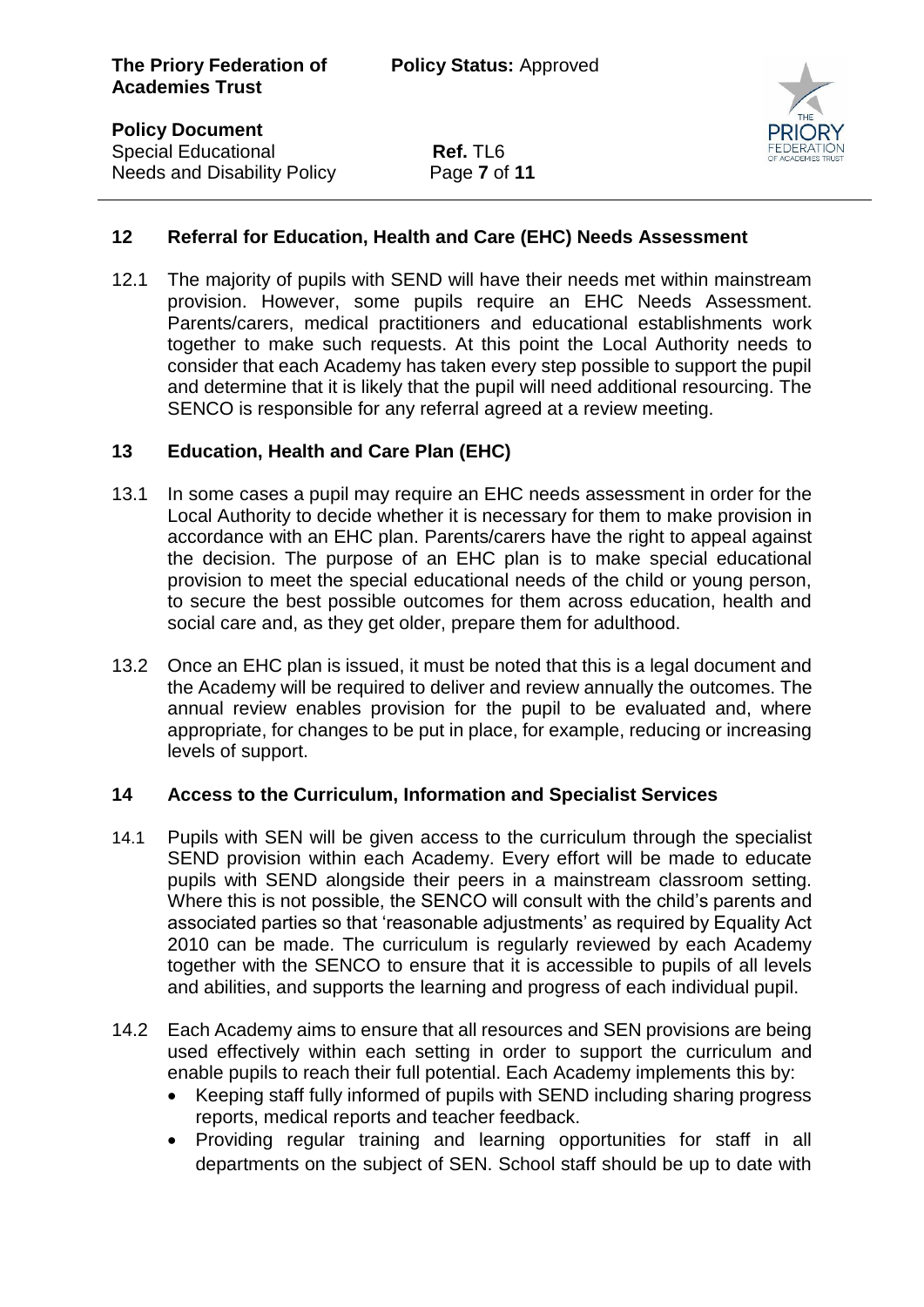

#### **Policy Document**

 $\overline{a}$ 

**Special Educational <b>Ref.** TL6 Needs and Disability Policy Page **8** of **11**

teaching methods which will aid the progress of all pupils including those with SEND.

- Making use of all class facilities and space available.
- Using in-class provision and support effectively to ensure that the curriculum is differentiated.
- Making sure that individual or group work is available where it is felt that pupils would benefit from this.
- Offering group teaching outside the classroom. Any decision to offer group teaching outside the classroom will involve the SENCO in providing a rationale and focus on flexible teaching. Parents will be made aware of any circumstances in which changes have been made.
- Setting appropriate work which will motivate the pupils to achieve the best of their ability and celebrating achievements at all levels.

# **15 Medical conditions**

15.1 Pupils with medical conditions are supported so that they have full access to education, including school trips and Physical Education, through the Trust's Medical Treatment Policy. Some pupils with medical conditions may be disabled and where this is the case each Academy will comply with its duties under the Equality Act 2010.

Some pupils may also have SEND and may have an Education, Health and Care (EHC) plan which brings together health and social care needs, as well as their special educational provision.

15.2 Each Academy makes arrangements to support pupils with medical conditions. Individual healthcare plans specify the type and level of support required to meet the medical needs of such pupils. Where pupils also have SEND, their provision is planned and delivered in a co-ordinated way with the healthcare plan and Individual Profile.

#### **16 Equality and inclusion of students with SEND**

- 16.1 The relevant SENCO oversees the Trust's policy for inclusion and is responsible for ensuring that it is implemented effectively throughout each Academy.
- 16.2 The Trust adopts a 'whole school approach' to special educational needs. Acknowledging that every teacher is a teacher of every child including those with SEND, staff recognise the need for 'reasonable adjustments' to ensure inclusion of all pupils including those with a wide range of SEND. We are committed to ensuring that pupils with SEND can fulfil their potential and achieve optimal educational outcomes.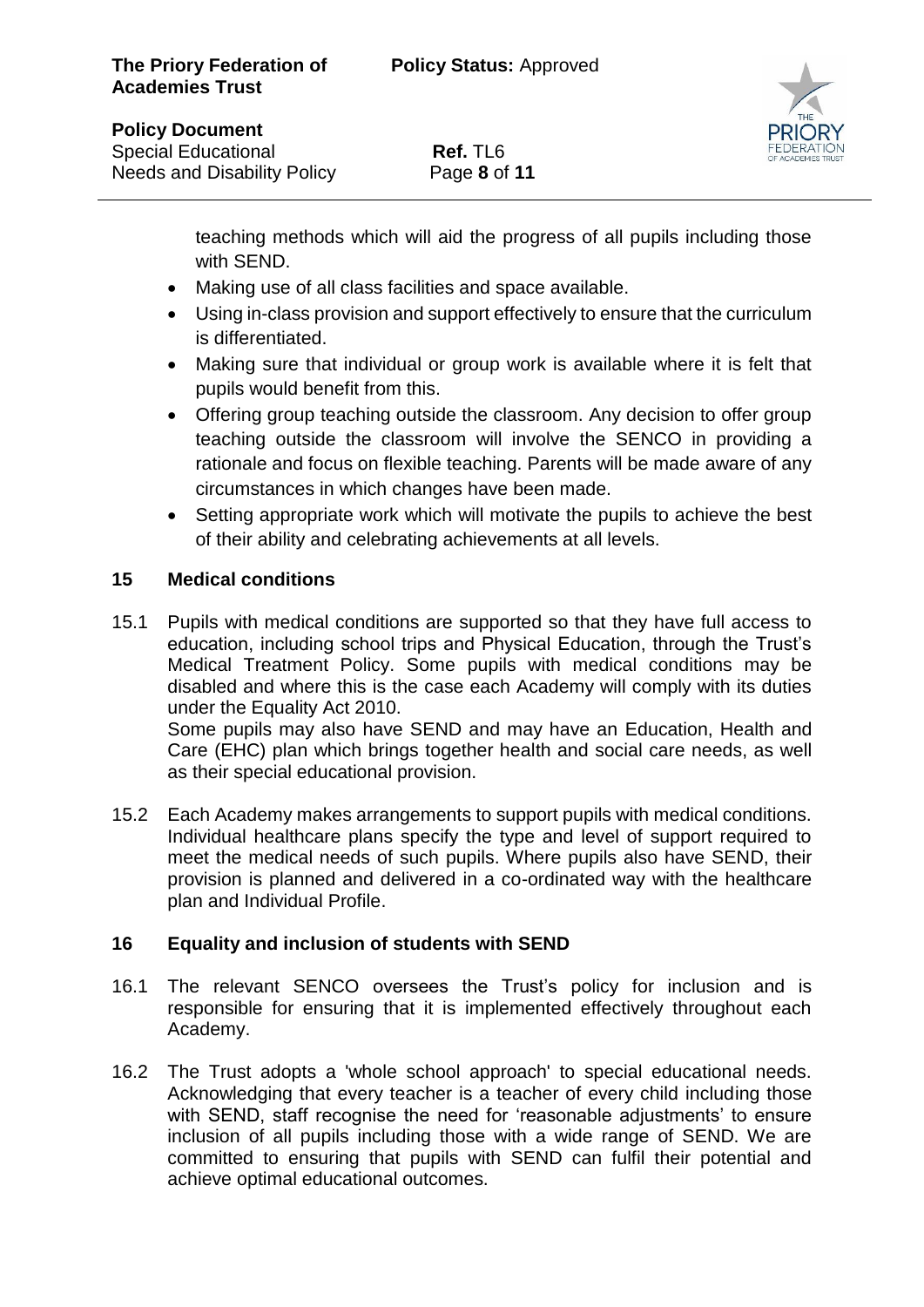**Special Educational <b>Ref.** TL6 Needs and Disability Policy Page **9** of **11**



- 16.3 We aim to maximise opportunities for participation and achievement within each Academy by:
	- Providing a balanced curriculum for all pupils both in and outside of the classroom, including social interaction at break and lunch times.
	- Extending the curriculum to extracurricular activities; trips and residential visits.
	- Practising teaching methods that suit the needs of individual pupils.
	- Promoting an inclusive ethos throughout each Academy and encouraging social responsibility and understanding amongst all our pupils.

# **17 Evaluating the success of provision**

17.1 In order to evaluate progress in relation to SEND provision, each Academy captures and values feedback from pupils, parents and staff throughout the year. There is an annual formal evaluation of the effectiveness of the SEN provision and policy. The evaluation is carried out by the SENCO and in consultation with the Senior Leadership Team in each Academy.

#### **18 In-Service training**

18.1 We recognise the need to train *all* our staff on SEND information*.* The SENCO, with the Senior Leadership Team, ensures that training opportunities are matched to Academy development priorities. Training opportunities are disseminated in line with the Code of Practice recommendations (general awareness, enhanced training and specialist training). The SENCO attends relevant SEN courses and facilitates/signposts relevant SEN focused external training opportunities for all staff.

# **19 Working in partnership with parents/carers**

- 19.1 A respectful and trusting partnership with parents/carers plays a key role in enabling pupils with SEND to achieve their potential. To this end, we recognise that parents/carers hold key information and have knowledge and experience to contribute to the shared view of a pupil's needs and the best way of supporting them.
- 19.2 In line with the Code of Practice, parents/carers are kept up to date with their child's progress through progress reports, module data, parent's evenings, review meetings and written reports issued at specific times relevant to each year group.
- 19.3 In cases where more frequent regular contact with parents/carers is necessary, this will be arranged based on the individual pupil's needs. Each Academy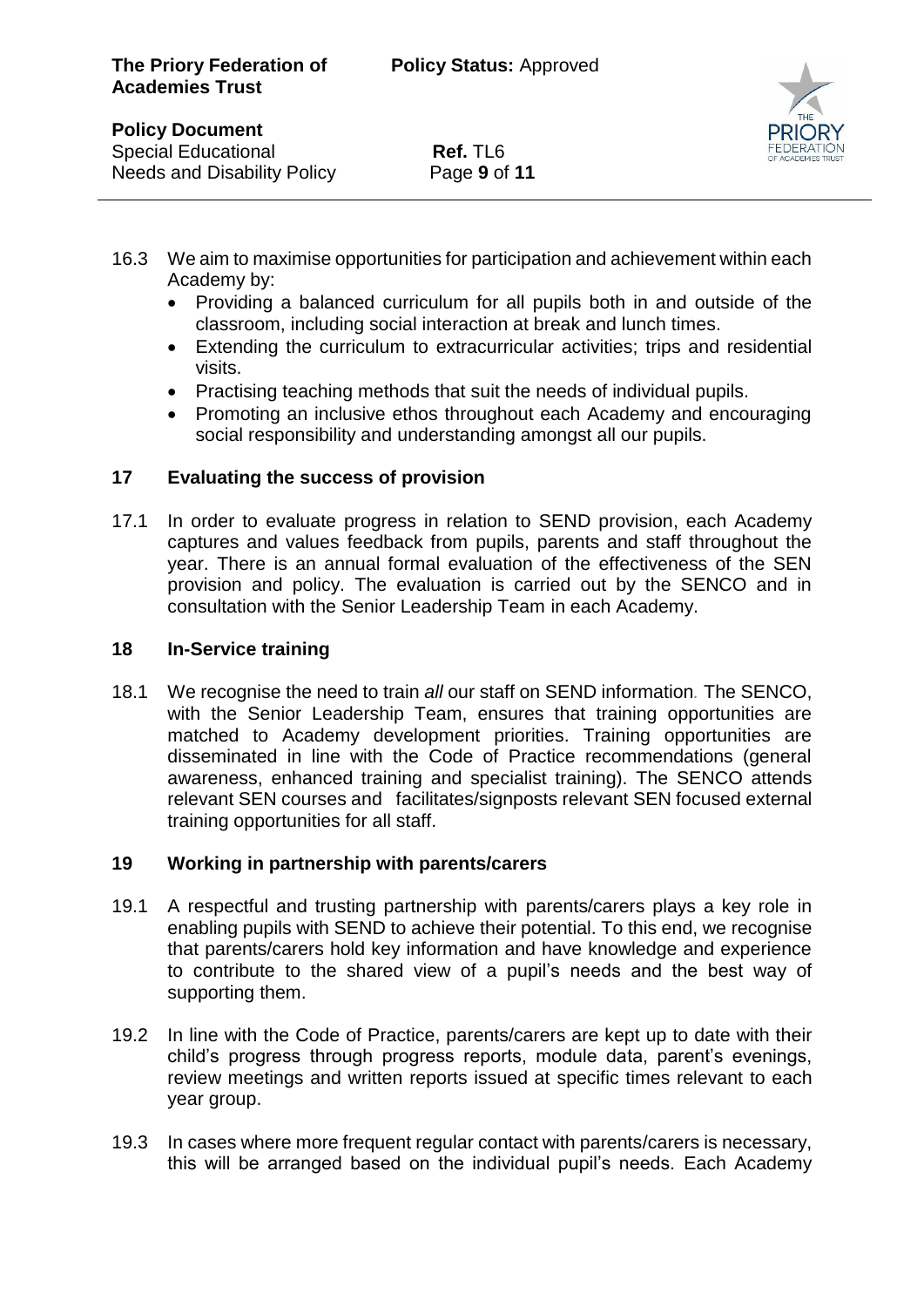**Special Educational <b>Ref.** TL6 Needs and Disability Policy Page **10** of **11**



SENCO can signpost parents/carers to their SEN Information Report for specific information. Impartial advice and guidance is also available from the Local Authorities Family Service Directory which includes their Local Offer and the Information Advice and Support service. If an assessment or referral indicates that a pupil has additional learning needs the parents/carers and the pupil will always be consulted with regards to future provision. Parents/carers are invited to attend any meetings with external specialist services regarding their child.

#### **20 Complaints procedure**

- 20.1 In line with The Trust's procedures, if a parent/carer has concern or complaint that has not been resolved, they should in the first instance contact the SENCO at the respective Academy. If this matter is not resolved satisfactorily the Head of the Academy should be notified.
- 20.2 If the concern is not resolved, parents/carers have the right to pursue the issue by following procedures outlined in SW9 Parental Communications and Complaints Policy.

#### **21 Policy Change**

21.1 This policy may only be amended or withdrawn by The Priory Federation of Academies Trust.